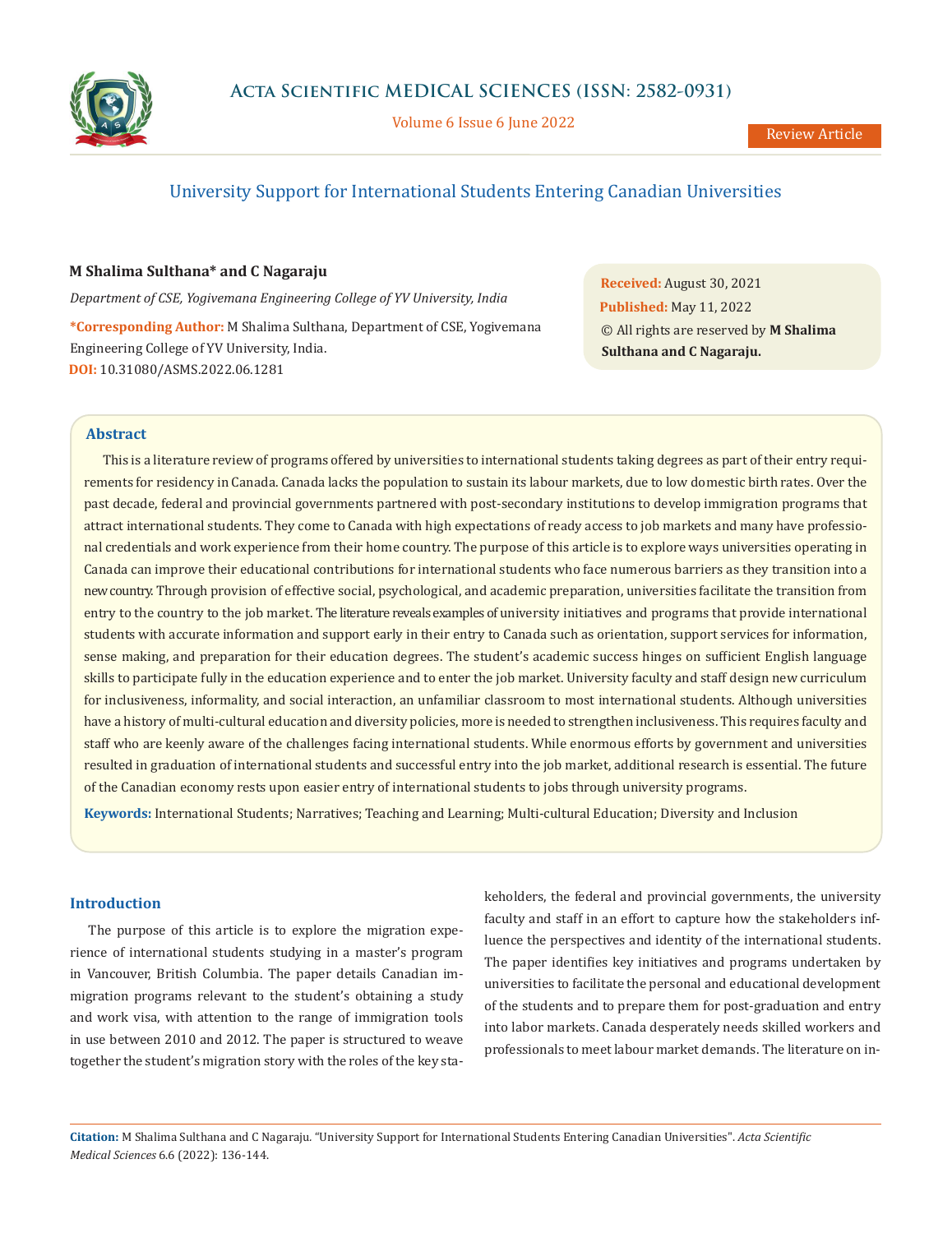ternational students revealed a better understanding of the motivational factors and the complexity of the decision-making process for international students. These students move from one country to another in search of educational, work, and settlement for their family. Universities see this pool of potential students to fill seats in classrooms and to help balance budgets as fewer domestic students are available to meet those needs. Although this seems as an ideal solution for colleges facing enrollment deficits, it cannot be addressed by just adding students.

# **Methodology**

This research utilized a qualitative methodology, including interviews with six international students who attended a master's program as part of the educational requirements of a Canadian immigration program. The interviews took place from December 2018 through January 2019 in the author's office on the university campus in Vancouver, British Columbia. Prior to the interviews, the author taught the students in classes for organizational behavior, leadership, or change management. During the interview, students told their stories about adapting to the change of living in Canada, the reasons for their decision to migrate to Canada, and the current state of relationships with family, fellow students, and, where applicable, part-time work situations. The interview questions are in Appendix A. The interviews became informal and free-flowing conversations as the student shared their narrative and told stories of his or her transition, leaving the country of birth for settlement in Canada. Students' names and countries in this article include Isabella, Francesca, Katrina, and Marcos from Brazil; Salman from Pakistan; and Paul from South Korea. As this is qualitative research, the findings may not be generalized.

### **Appendix**

Interview Questions:

- 1. Where is your ancestral home?
- 2. When did you leave?
- 3. Whose decision was it for you to leave the ancestral home:
- a. Mine
- b. My parents
- c. My wife
- d. My wife's family
- e. Other

4. How important was the ability to take a post-graduate degree to the decision to leave:

- a. Ancestral home
- b. Country where I resided prior to coming to Canada
- c. Other

5. When did you make your first move for the purposes of education?

- 6. Where did you go to university for the following?
- a. Bachelor's or undergraduate degree
- b. First Master's degree
- c. Degree from a school of law, medicine, or dentistry
- d. Other

7. What factors contributed to your choice of the MAS at FDU-Vancouver? For example:

a. Marketing of the MAS program

b. Availability of Permanent Residency Program in Canada how did they find out about the PR program?

c. Attention to the Permanent Residency Program within the MAS Program. Who told you about the PR program?

d. Other

8. Now that you completed the master's degree, what is your next step?

- 9. Where is home now?
- a. If Canada, why do you want to stay in Canada?
- b. Other destination?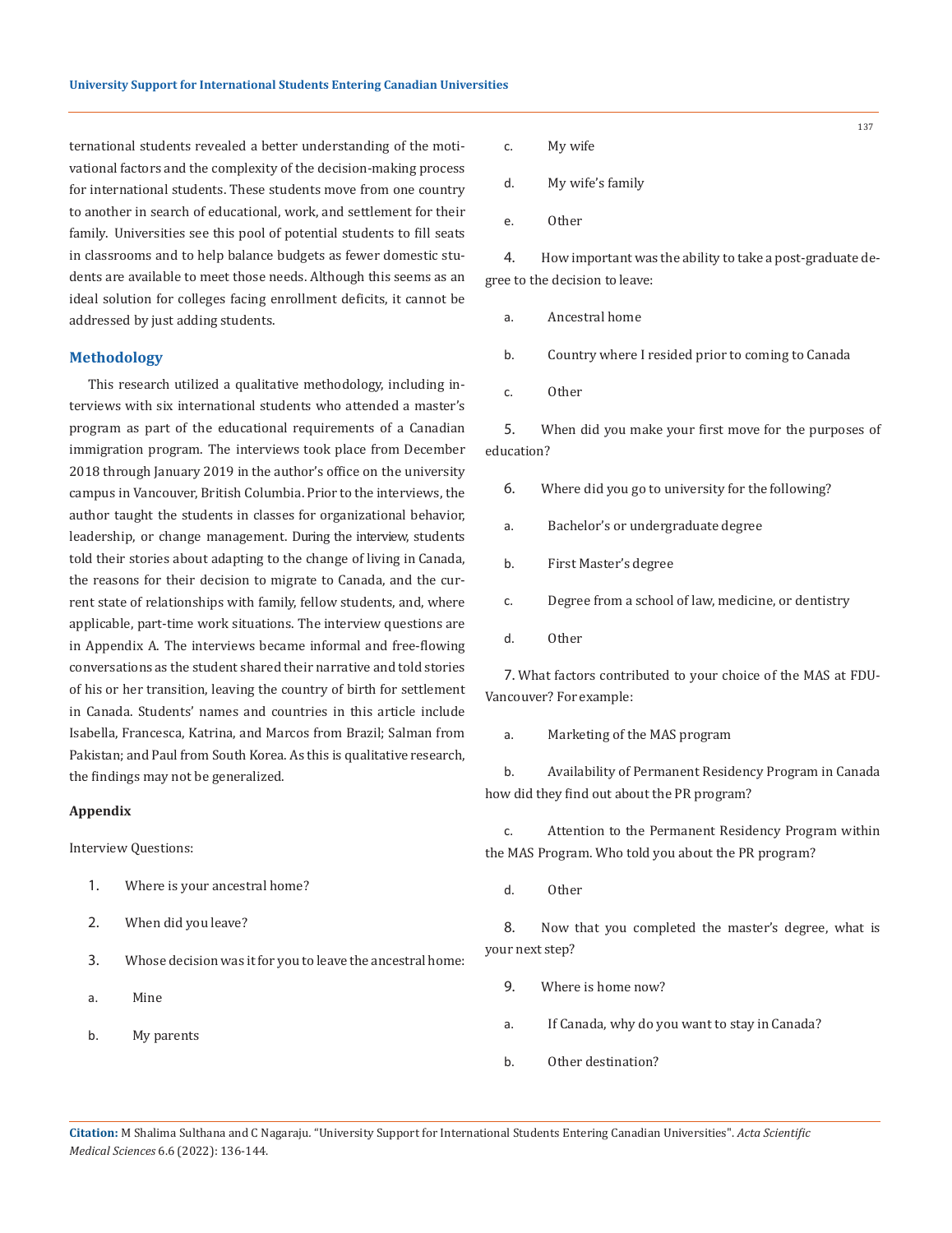## **Literature Review**

Sources for this paper included a variety of books, web sites for government, universities, educational and communication media projects. Content from seven books contributed to this research paper. Topics included developments in multicultural education, diversity and inclusiveness, the Canadian space industry, and social change, with publication between 2000 and 2022. References to eleven peer-reviewed journal articles provided the most up-to-date data analysis and programs for international students entering Canada. Sources from the Internet included eleven web sites included for Canadian governments, agencies, and affiliated stakeholders for immigration programs as wells as university web sites and media communication projects underway to strengthen attraction to post-secondary education.

### **The federal and provincial governments**

The Canadian Immigration System (CIC) includes departments for immigration, refugees, and citizenship; and it welcomes international students because many have professional designations and work experience form their home country that is applicable to Canada's supply needs  $[1]$ . The Canadian economy depends upon immigration to sustain its labour markets and much has been done in the last decade to accelerate immigration of international students. The CIC collaborated with federal and provincial governments and related agencies to design new immigration programs that target supply needs in specific labour markets. Since 2013, the CIC implemented programs that proved enormously successful to accelerate immigration of entry of professionals into job markets. The Provincial Residency Nominee Program (PNP) was the most utilized and works in tandem with a comprehensive rating system known as Express Entry that was created in 2015 [2]. The CIC partnered with provinces to identify skills required for specific labour markets through a program known as "international Graduate Category", which combines university education and employment initiatives. Herein, university refers to degree programs in colleges, universities, and technical institutes operating within Canada. The PNP requires the international students to attend a university located on a Canadian campus; and the CIC provides a student and work visa for the duration of the degree program. The work visa enables the international student to acquire work experience in Canada, thus contributing to the student's viability in the labour market  $[3]$ .

After graduation, students apply for a Post-Graduation Work Permit (PGWP) that enables international graduates to work anywhere in Canada for up to three years. A recent newsletter published by the CIC reported the following:

• "The median annual earnings received by PRWP holders in this period has increased from \$14,500 in 2008 to \$26.,000 in 2018, adjusted to reflect the difference in dollar value over the decade. These earnings suggest an increase in the average amount of labour input" [4].

International graduates working in mining, oil and gas extraction, utilities and public administration received the highest earnings. For graduates working in educational services, administrative and support, waste management, accommodation and food services, and retail trade, earnings were lower. currently, the CIC and provincial governments offer a range of programs for international students to enter the job market. Cohen reported at the beginning of 2019, the CIC's forecasted to accept 331,000 new permanent residents; forecasts for subsequent years were over 400,000 economic immigrants and this was exceeded in 2021 [4]. International students are part of this class of economic immigrants who combine university education with Canadian work experience to achieve entry to its job markets.

#### **The migration stories**

Wu and Wilkes [5] explored the motivation of international students with respect to their post-graduation migration plans, with research studies based on American universities. The authors define the students' migration journey as a search to clarify students' perceptions of home and the ways migration influences their selfidentity. Four different ways of perceiving home included the home as the following: "as host, as ancestral, as cosmopolitan, and as nebulous" (124). The host home is where the student feels a fit, spends most of his or her time, and envisions a long-term future in the country. International students define the ancestral home as the country where they retain social attachments to their parents, family, and friends. The cosmopolitan home is one in a vibrant urban area, where the student believes it is possible to acquire work experience that contributes to a career growth. They perceive themselves as global citizens who live in multiple cities and have a confident self-identity and the willingness to let their future unfold. The international student without a concept home, who cannot make the cultural and social transitions in the host country, perceives a nebulous existence, not feeling at home anywhere and lacking identity.

**Citation:** M Shalima Sulthana and C Nagaraju*.* "University Support for International Students Entering Canadian Universities". *Acta Scientific Medical Sciences* 6.6 (2022): 136-144.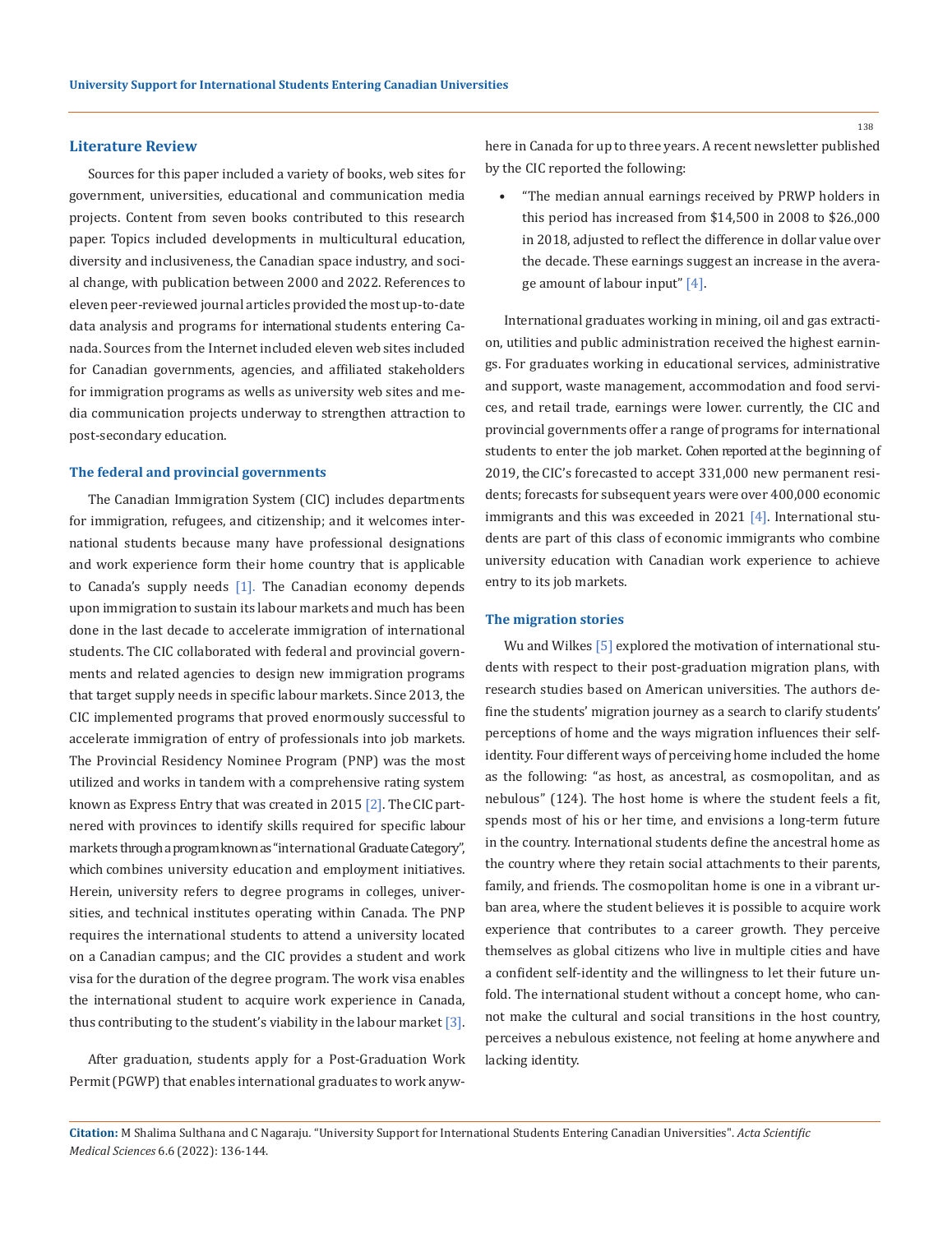For the international student, the migration begins with a decision to leave the home country; in countries like China, Japan, and Korea, the resident marketing agents recruit international students for colleges and universities in British Columbia, Canada. The agents may have contractual arrangements with universities in Canada, including collecting turion fees in the home country. Paul's experience with the marketing agent in Korea is particularly gripping as he spoke the following: "I went to an agent who was in a department of the South Korean government and paid \$35,000 to attend a master's program at a university in Canada. After arriving, I discovered it was a private college that only offered an undergraduate degree. I lost all my money".

Paul joined a master's degree program in Vancouver and worked two part-time jobs to support himself while he studied. His exposure to the corrupt, unethical practices of the marketing agent in South Korea demonstrated how easy it is for an international student to lose his investment for a future life in Canada [5]. Paul's story had redeeming features when he told me about his transferable skills from military experience in South Korea. After he graduated from the master's program in Vancouver, he had an encounter with a racist who told him to go back home. Paul stood his ground and explained to his accuser that he was an ordinary individual looking for a fulltime job. In contrast to this Asian story, Brazilian international students rely upon agents located in Vancouver, Canada. In recent years government corruption taught the Brazilian students not to trust marketing agents located in their home country.

For one Brazilian international student, Marcos, his decision to migrate closed the door on any future possibilities to return home. Migrants are keenly aware that travelling to Canada often means starting over again, in education and in their profession, with the success of the migration only measurable over time  $[6]$ . Marcos left his dream marketing job in Buenos Aires, a job he took when he was in the middle of applying for immigration to Canada and he did not reveal his intentions to the employer. In his story, Marcos lamented it was not possible for him to return to marketing work in Brazil. Currently, Marcos manages a retail store in downtown Vancouver, British Columbia. Isabella is an accomplished Brazilian lawyer who served clients in Africa, Cuba, and other South American countries. In Vancouver, her job in a law firm was limited to the administrative work, which she perceived as demeaning. Her reality is one of feeling excluded from the profession of law, with significant barriers preventing her from practicing in British Columbia [9]. Isabella's husband was at a managerial level with a professional services firm in Rio de Janeiro, Deloitte, a global accounting firm. He hesitated to leave Brazil because in Canada, he believed he had to start at the bottom level of accounting hierarchy. At home in Rio de Janeiro, a Brazilian client had connections in Vancouver, Canada; and this client spoke on behalf of Isabella's husband. He was able to join Deloitte's Vancouver office without any loss of managerial status. Both Isabella and her husband began their migration journey with perceptual errors and wrongful beliefs about professional practice in Canada. Programs for international students, like these at McGill University [6] and McMaster University [8] reveal that student immigrants can be engaged quickly through adequate advising and counselling; and have a more accelerated entry to the job market.

When immigrants arrive in a new country, they make new connections to develop personal and business networks. For Francesca, a Brazilian accountant, her third year in Canada brought new possibilities and a unique migration journey. When CIC offered an entrepreneurial visa that opened the way for her to start a new business, she tapped into her Brazilian business network to create an innovative business that expanded international trade between two countries. On her return trips from Brazil, Francesca carried a cultural object to her home in Canada, establishing her Brazilian and Canadian identity in the new country. By offering a wide range of immigration programs, the CIC gives international students more leeway to shape their future and build on the acumen they bring from the home country.

Her master's studies in Vancouver, British Columbia contributed to her success in business in a new country. In the first week on the university campus, she received a detailed orientation of the university and the city of Vancouver. For academic achievement, subsequent university programs included assessment of language skills; all students gained entry as fulltime students. Those with higher language assessment scores took three courses in a master's degree of administrative sciences (MAS); and those with lower scores took two pre-masters courses in writing and speaking English plus an MAS course. This curriculum strategy enables the international student to prepare for more active engagement in the master's courses; approximately seventy per cent of the MAS students

**Citation:** M Shalima Sulthana and C Nagaraju*.* "University Support for International Students Entering Canadian Universities". *Acta Scientific Medical Sciences* 6.6 (2022): 136-144.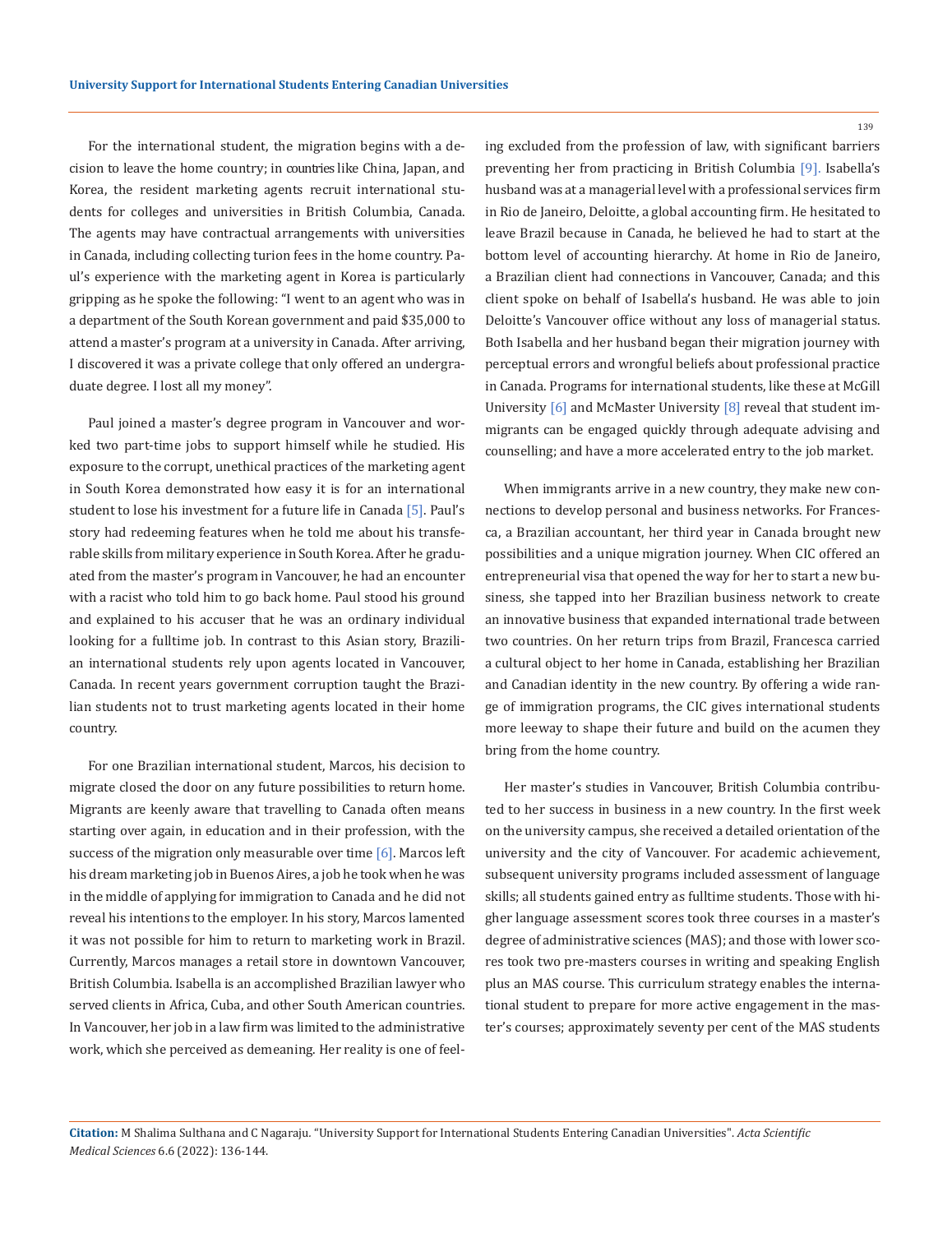140

take the tow pre-master's course. Although this delays graduation by one semester, the students have more confidence after the preparatory courses.

These migration stories reflect the social, cultural, and financial barriers that face international students. In this paper consideration focuses on the ways of preventing or diminishing such barriers through effective university initiatives and programs.

### **The university**

Enabling the international student to adapt to change is critical to his or her success in Canada. It's the role of the university to provide the support early in the student's arrival. Ruel's [7] research on critical sense making provided a structure for the narrative and stories like those told by the international students in Vancouver, Canada. For this research, educators refer to faculty, instructors and administrators on campuses in Canada. Recent program developments at McGill University [8] and McMaster University [9] contributed to the section on teaching and learning. The topic of professional capital comes from research on migration and contributes to an understanding of the experiences of an international student  $[10]$ . The paper includes early development of multicultural education at McGill University along with recent initiatives on diversity and inclusion [7].

In applying the framework from Ruel [7] on critical sense making (CSM), educators enable the international students to hear the gap in voices between current and past realities. Sense making is a way of coming to grips with change in personal, family, school, and organizational contexts. Sense making includes intersectionality, which lends credence to the cross-cultural dilemmas faced by international students. Exposure to the gap created by the culture shock poses questions for the international students, such as: 'How do I reconcile life in a different country? How does my self-concept change as a resident of Canada? How will I adapt to this change?'. Therefore, it seems crucial for the international student to be given the opportunity to express the difference in social realities between life in their home country and in Canada. For example, encouraging students to participate in activities such as Toastmasters helps them develop speaking skills and re-build self-esteem.

Narratives and stories contribute to sense making; they provide structure to describe the social world. Ruel described her use of narratives and stories as follows: "a Foucauldian treatment of discourse did not negate the importance of interactions; discourses and social interactions worked together, hand-in-hand" [7]. As an international student constructs a narrative of their current reality, they review interactions with others in their home country, the beliefs and values of the home country and how these add to making sense of the move to Canada. The narratives inform the student by contrasting past experiences with the possibilities for the future.

Stories are more loosely contrived and help to make sense of a specific situation. The story characterizes behavior of the individuals involved, according to relevant rules of the society or an organization. Oyeniyi, Smith, Watson and Nelson studied the first-year experience of international students in undergraduate and graduate levels in two American universities [10]. The authors described the students' culture shock as an effort to adapt to the new country's culture, climate, and language. Evident was the faculty and staff's lack of empathy for the international students. In particular, the students' inability to communicate caused the greatest sense of isolation. The students were inhibited by their "language deficits", further reducing social interaction and exacerbating stress. Institutions that acknowledged the language dilemma of international students realized the higher risk of anxiety, suicide, and depression for these students in contrast to the university's domestic population.

Sensemaking enables the international student to explore self-identity and move toward assigning meaning to new life as a resident of Canada [12]. Drawing upon the social psychological approach of sensemaking in organizations helps international students reflect upon their migration experiences [13]. One begins with the question of 'who am I' and searching for an identity grounded in experiences and interaction with others. These anchors bring meaning to past organizational events and help make sense of a current event. Interpretation of an event focuses on the policies, rules, and procedures that are like a map guiding the organization. Sensemaking involves interpretation of parts of the map to bring focus to a current event. When an organizational event takes place, plausibility may determine action instead of reliance on more accurate perceptions. This happens due to a variation in response of stakeholders, as they interpret organizational rules in different ways when an event takes place. In the organizational context, sensemaking relates to perception and history to constrain or enact an individual. Sense making depends upon interaction with others; it

**Citation:** M Shalima Sulthana and C Nagaraju*.* "University Support for International Students Entering Canadian Universities". *Acta Scientific Medical Sciences* 6.6 (2022): 136-144.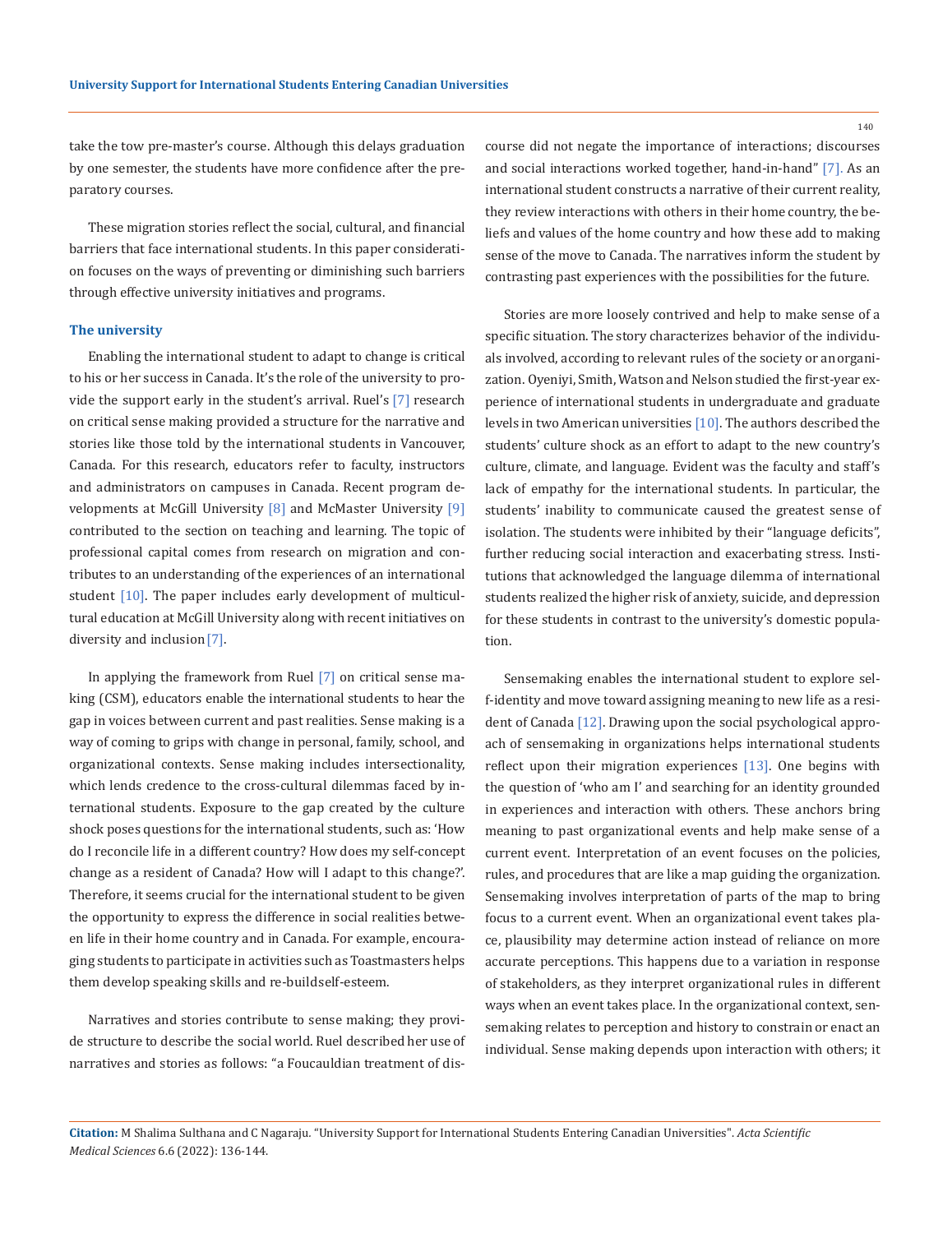evolves and does not end, individual actions follow. Engaging international students in workshops that teach reflection and identity facilitate their development of work and life balance in the new country [9-11].

For the international student, their anchors for personal life and professional work are left behind in the home country. Although family and social values still resonate, they stretch to acquire new anchors to stay in Canada. After the death of her father, Rosa became the financial supporter for the family in the Philippines. During the interview, she mentioned this responsibility frequently. She easily passed the examinations in British Columbia to become a registered nurse and worked part-time throughout the master's program. Emotional issues from family relationships may cloud the sense making of the international student. Katrina claimed her soul remained in Brazil, after a family suicide complicated family life in both Brazil and Canada. As cited in Ruel [7], application of the CSM framework encourages consideration of social values, perspective taking, and the organizational rules.

### **Teaching the international student**

For educators, the social constructivist approach dominates the classroom design for engaging international students. Their transition to life in Canada has unique educational requirements in addition to the financial and social upheaval for the family. The availability of university support services enables them to adapt to campus life and contributes to academic achievement. By designing initiatives, programs, and services to welcome the students their learning experience is likely to be more successful. with attention to four dimensions of the arrival, learning, living and support universities diminish the cross-cultural barriers for the international students and strengthens inclusion  $[14]$ . The learning experience had the most influence on student satisfaction. A positive arrival experience included pre-arrival information, advice on the visa application process, pick up from the airport, first-night accommodation, an orientation program, and social activities to initiate campus relationships. In addition, creating awareness of campus resources lessened the tension for the new arrival.

Attention to the student's life outside of the classroom offered an equal amount of hardship as the international student faced the novelty of a Canadian campus. Student support services add directly to the international student's satisfaction, including provision of adequate orientation to the programs and guidance to access the

services [15]. The families of international students experience a culture shock as they navigate Canadian immigration regulations, housing and financial challenges, and the challenges of cross-cultural communication at school and work. University support services that include counselling reduces the isolation and loneliness of a new campus. Counsellors facilitate transition by addressing how to adapt, develop relationships and seek peer support. This includes learning how to promote on-campus relationships through volunteer and student organizations, student leadership programs, and social activities in university residences.

Learning on a Canadian campus includes exposure to new curriculum and course design, and a different classroom culture, one that is less formal with more interaction between teachers and students. The informality of the classroom culture presents a significant barrier for the international student. The classroom culture includes the way students interact and the level of informality or formality for communication between the students and the faculty. Most international students are used to a teacher-centered post-secondary experience, which does not encourage the student's curiosity and openness. At Ryerson University in Toronto, faculty learn ways of teaching to the diverse student population, through application of culturally responsive teaching styles, universal design of learning, and teachable moments. A teachable moment is an unplanned opportunity for a teacher to offer insight to a concept that has caught students' attention during a class. International students bring unique life experiences to the classroom discussion and an awkward silence may emerge that threatens the inclusiveness of the class  $[8]$ . The professor may rescue an uncomfortable situation with a teachable moment that offers insight, helping the students to bridge the cross-cultural situations that threaten the inclusive nature of the classroom.

One of the strengths of Canadian education is a multicultural theme that reflects society as a mosaic of cultures. Teacher education in Canada embraces multicultural principles and serves to acknowledge the educator's role in promoting acceptance of differences and provision of a safe space for all students. In universities, educators build upon Ghosh and Galczynski and Ghosh's [10] four principles of multicultural education: allow all student to fully develop their potential and critical abilities, regardless of race, ethnicity, gender or class, validate a right to differences in race, ethnicity, gender and class; address students from both dominant and minority groups; and permeate the curriculum and the school culture with multi-

**Citation:** M Shalima Sulthana and C Nagaraju*.* "University Support for International Students Entering Canadian Universities". *Acta Scientific Medical Sciences* 6.6 (2022): 136-144.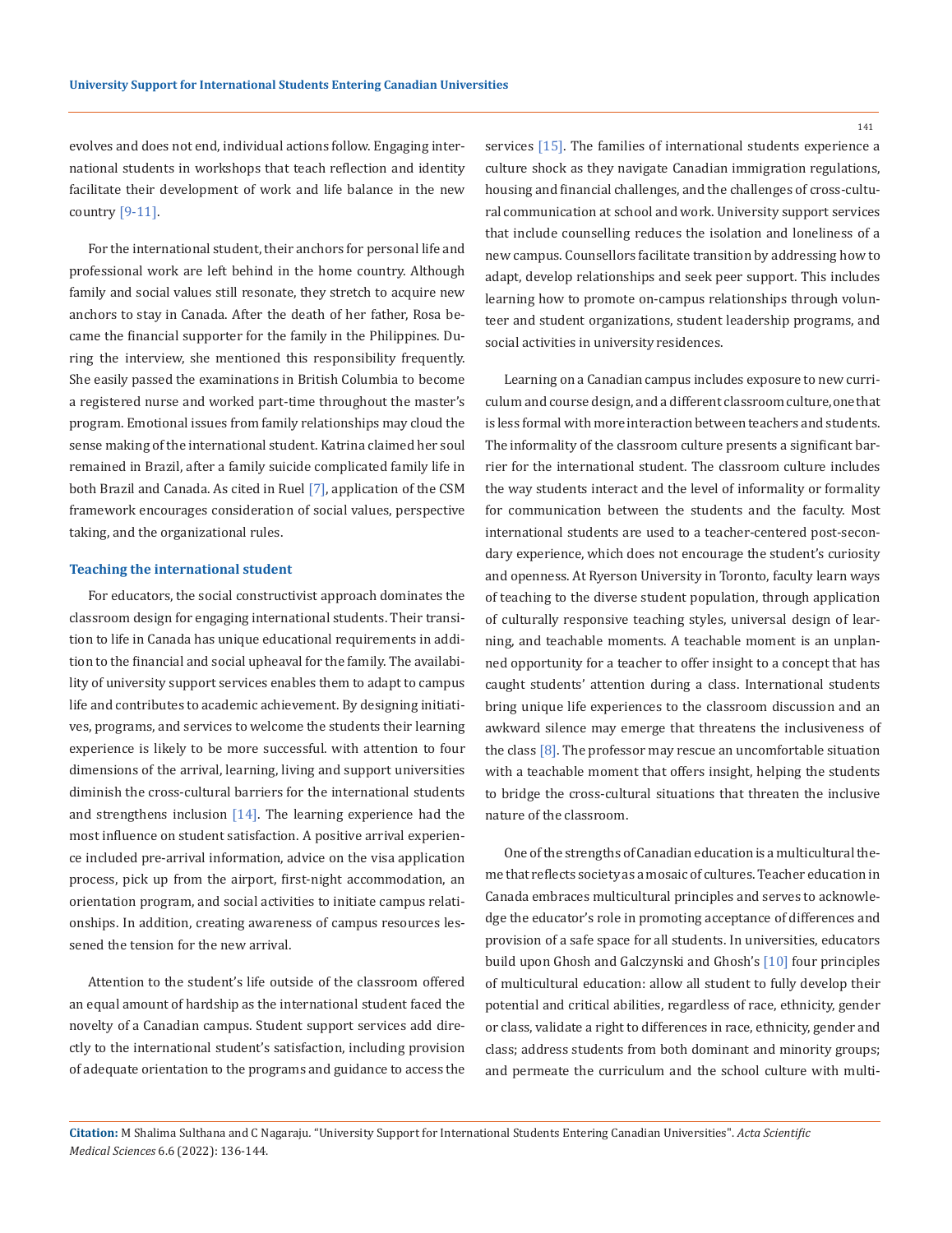cultural themes. At McGill University's school of education, Ghosh pursued her dream with a pedagogy of diversity, fulfilling her dream for Canadian school teachers. This included establishment of the Preventing Extremism through Educational Research, known as PEER [6]. Together with Galczynski they sought to persuade Canadian educators to bring multiculturalism into their classroom pedagogy and professional practice. They restated the history of multicultural education, offered teaching strategies and assessment techniques, provided anti-racist programs, suggested the benefits of teachers changing their worldviews, and generated discussion of multicultural topics among educators.

Instructional strategies for multicultural education incorporate the values of equity, fairness, and a sense of justice with the goal of inclusiveness [15]. Teaching methods involved student experiences to engage feelings and emotions in the learning process. One multi-cultural learning experience included three-phases; in the first, students and faculty jointly determined what the students know and their interests. The second phase involved cooperative learning by inviting students to share ideas and experiences, including use of a variety of communication media. Generalization was the third phase, where faculty facilitated integration of content through higher-order thinking, learning meta-cognitive skills to reflect on their experiences and understand the implications of the learning. This approach offered both the educator and the international students a learning venue that facilitated cross-cultural transition.

Despite the existence of diversity policy and programs in Canadian universities, achievement of inclusiveness takes considerable leadership and resources. Frost [16] emphasized that inclusive practices require change management strategies: "Diversity is a reality. Inclusion is a choice. Inclusive leadership is required to help us acknowledge current reality and frame the conversation in such a way that people can choose to act on the inclusion imperative" [p. 83]. While international students face the daunting task of migration, university educators and administrators require an infrastructure of academic and support services to implement inclusive teaching and learning for a diverse student population. Few campuses have the combination of a focused diversity infrastructure of academic and social support required to achieve inclusive education for international students.

# **The labour market**

After completing their university studies, the international graduates face additional barriers when trying to obtain licensing through professional groups and entry to the workforce. Professional capital is a term that helps to identify the combination of human capital, social capital, and decisional capital that characterize a profession. Human capital are the qualifying criteria that identify entry to the profession. Social capital is the relationships among colleagues and the community of professionals whose collaboration contributes to improving performance over time. Decisional capital is the accumulation of experience that comes from the day-today judgements and improvisations made over time. Gladwell [17] claimed that 10,000 hours of practice was the rule for success in a field or profession; this equates to 8 years of practice. Professions are differentiated according to the licensing criteria in the field of practice, and Canada has a rigorous licensing process in most professional fields, particularly in education, medicine, and the applied sciences. Licensing involves examinations and these remain an important entry to professions; however, professional work experience from another country tends to be ignored by employers. As a result, international students start at the bottom levels of their profession, and it may take years to move to adequate levels of employment income and status within the profession. Until demonstrated through practice in the Canadian context, the professional capital of immigrants remains unknown. Obtaining a licensing to practice involve a rigorous regime of expensive examinations in teaching, dentistry, medicine, pharmacy, physiotherapy, nursing, and engineering. Recent improvements in the licensing for accounting, nursing, and physiotherapy made entry to the labour market more accessible. Collaboration between employers and licensing agencies helps to codify the professional experience of immigrants and lessen their barriers to the labour market.

Dentistry provides a useful example of the educational and licensing issues for professionals moving between countries. In Canada and India, dental school involves five years of university studies, but Indian dentists lack competency in anatomy, which is essential to adequately practice dentistry in Canada. Licensing for an immigrant dentist is expensive and requires a minimum of three examinations. In other health care professions, the expectation for newcomers is to start at the same level as a Canadian graduate from an undergraduate degree. This is punitive when the migrant has substantial credentials and experience to contribute. More collaboration between federal and provincial agencies and related licensing groups may improve entry of qualified immigrants to professions.

**Citation:** M Shalima Sulthana and C Nagaraju*.* "University Support for International Students Entering Canadian Universities". *Acta Scientific Medical Sciences* 6.6 (2022): 136-144.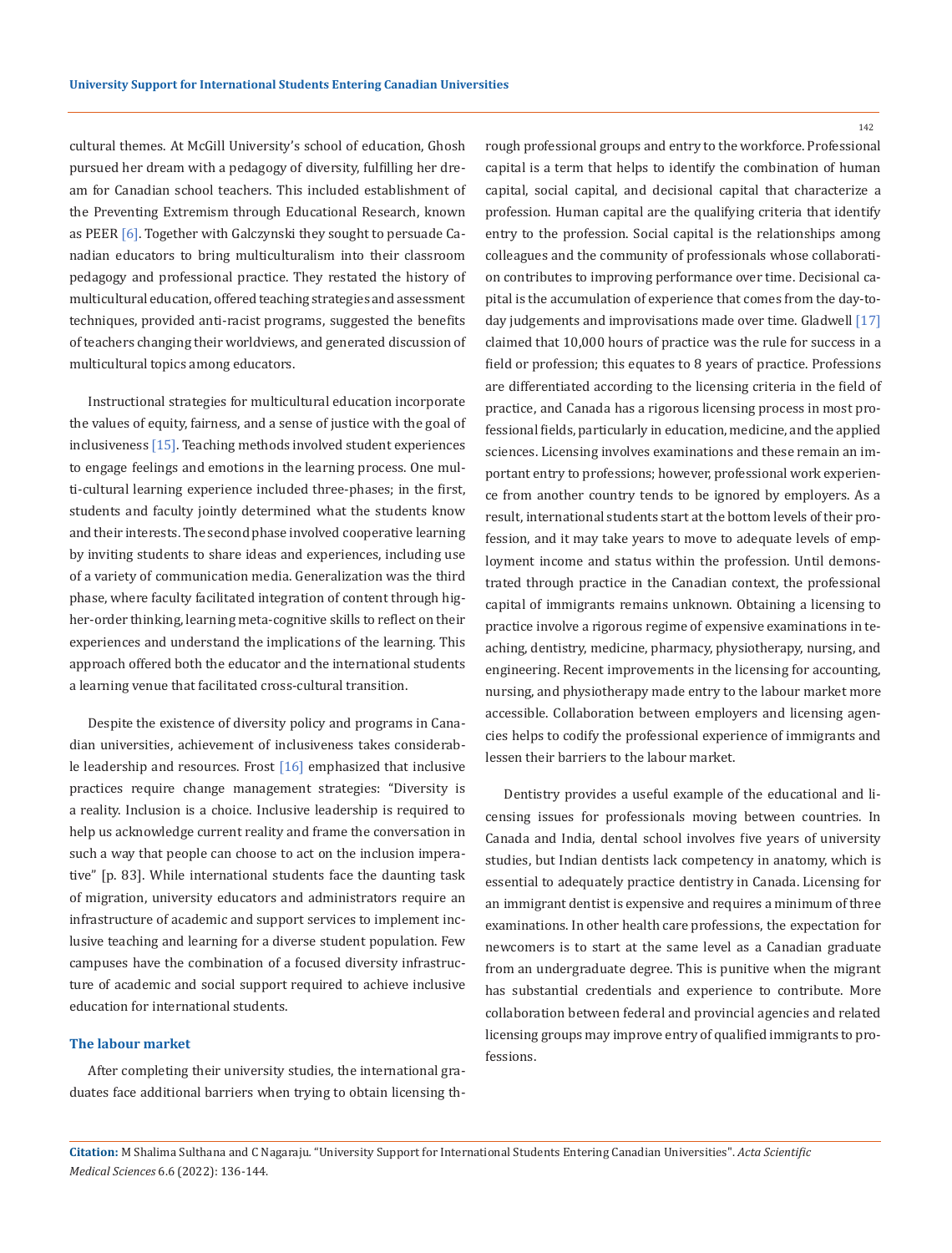# **Conclusion**

The Canadian governments welcome foreign workers and international students through a variety of immigration programs. Current perceptions suggest the country provides a safe environment for international students, both for education and permanent residency. Canada is becoming more diverse as it seeks to replace current workers who are retiring or preparing to retire. The country's low domestic birth rate is a driving force for immigration, encouraging international students to come to Canada. The easiest entry for international students is Canada's permanent residency programs. At post-secondary institutions, students interact in a class setting and the schools provide support services to help students adapt and make sense of the cross-cultural experience. Support services such as orientation programs, counselling services, and social activities on campus help the international student and their family blend into campus life.

A university is a place that has a goal to prepare the students for their future. To be successful, these students need to understand what is needed when they enter the Canadian workplace. Educators need to ensure curriculum and learning design meet the needs for academic achievement and inclusiveness. Introduction to professional capital enables one to understand the match between CIC programs and the transition of the student from university to the labour markets in Canadian provinces. Additional research on best practices of support services needs to be completed, and benchmarking should be instituted so that international students receive the best services. The future of the Canadian economy rests on the immigrants who come as students and decide to stay in the country as a permanent resident or entrepreneur.

# **Acknowledgement**

The author is thankful to Fairleigh Dickinson University for extending the required facilities to carry out this research project.

# **Conflict of Interest**

The author declares no conflict of interest.

# **Bibliography**

- 1. [Cohen Immigration Law. "CANADA VISA British Columbia Pro](https://www.canadavisa.com/british-columbia-provincial-nominee-program.html)[vincial Nominee Program \(PNP\)" \(2022\).](https://www.canadavisa.com/british-columbia-provincial-nominee-program.html)
- 2. Government of Canada. "Application for a Permanent Residence - Provincial Nominee Class (IMM P700)" (2019).
- 3. Thevenot S. "International students are getting more PGWPs and median earnings are increasing" (2022).
- 4. El-Assal K and Thevenot S. "CIC NEWS How Canada landed 405,000 new immigrants in 2021" (2022).
- 5. [Wu C and Wilkes R. "International students' post-graduation](https://www.sciencedirect.com/science/article/abs/pii/S0016718517300222)  [migration plans and search for home".](https://www.sciencedirect.com/science/article/abs/pii/S0016718517300222) *Geoforum* 80.1 (2017): [123-132.](https://www.sciencedirect.com/science/article/abs/pii/S0016718517300222)
- 6. [McGill University. Preventing Extremism through Educational](https://mcgill.ca/peer/)  [Research \(PEER\) \(2018\).](https://mcgill.ca/peer/)
- 7. [Ruel S. "STEM-Professional Women's Exclusion in the Cana](https://www.amazon.com/Stem-Professional-Womens-Exclusion-Canadian-Industry/dp/1787695700)[dian Space Industry: Anchor points and intersectionality at](https://www.amazon.com/Stem-Professional-Womens-Exclusion-Canadian-Industry/dp/1787695700)  [the margins of space". Bingley, UK. Emerald Publishing \(2019\).](https://www.amazon.com/Stem-Professional-Womens-Exclusion-Canadian-Industry/dp/1787695700)
- 8. [McMaster University. "Students As Partners Program" \(2019\).](https://teaching.mcmaster.ca/student-partners-program/)
- 9. Galczynski M and Ghosh R. "Redefining Multicultural Education: Inclusion and the right to be different, Third Edition". Toronto, ONT. Canadian Scholars Press Inc (2014).
- 10. Oyeniyi O., *et al*[. "A Comparison of First-Year International Stu](https://www.ojed.org/index.php/jcihe/article/view/2584)[dents' Adjustment to College at the Undergraduate and Grad](https://www.ojed.org/index.php/jcihe/article/view/2584)uate level". *[Journal of Comparative and International Higher](https://www.ojed.org/index.php/jcihe/article/view/2584)  Education* [13.2 \(2021\): 112-132.](https://www.ojed.org/index.php/jcihe/article/view/2584)
- 11. Green D. "Campus Diversity Triumphs: Integrating Equity, Diversity, and Inclusion into the DNA of Public Universities, Reflections of a Chief Diversity Officer". *Diversity in Higher Education* 20 (2018): 185-199.
- 12. Helms Mills J., *et al.* "Making sense of sensemaking: The critical sensemaking approach". *Qualitative Research in Organizations and Management: An International Journal* 5.2 (2010): 182-195.
- 13. Weick KE. "Sensemaking in Organizations". London, UK. Sage (1995).
- 14. [Ammigan R and Jones E. "Improving the student experience:](https://www.researchgate.net/publication/325270576_Improving_the_Student_Experience_Learning_From_a_Comparative_Study_of_International_Student_Satisfaction)  [Learning from a comparative study of international student](https://www.researchgate.net/publication/325270576_Improving_the_Student_Experience_Learning_From_a_Comparative_Study_of_International_Student_Satisfaction)  satisfaction". *[Journal of Studies in International Education](https://www.researchgate.net/publication/325270576_Improving_the_Student_Experience_Learning_From_a_Comparative_Study_of_International_Student_Satisfaction)* 22.4 [\(2018\): 283-301.](https://www.researchgate.net/publication/325270576_Improving_the_Student_Experience_Learning_From_a_Comparative_Study_of_International_Student_Satisfaction)

**Citation:** M Shalima Sulthana and C Nagaraju*.* "University Support for International Students Entering Canadian Universities". *Acta Scientific Medical Sciences* 6.6 (2022): 136-144.